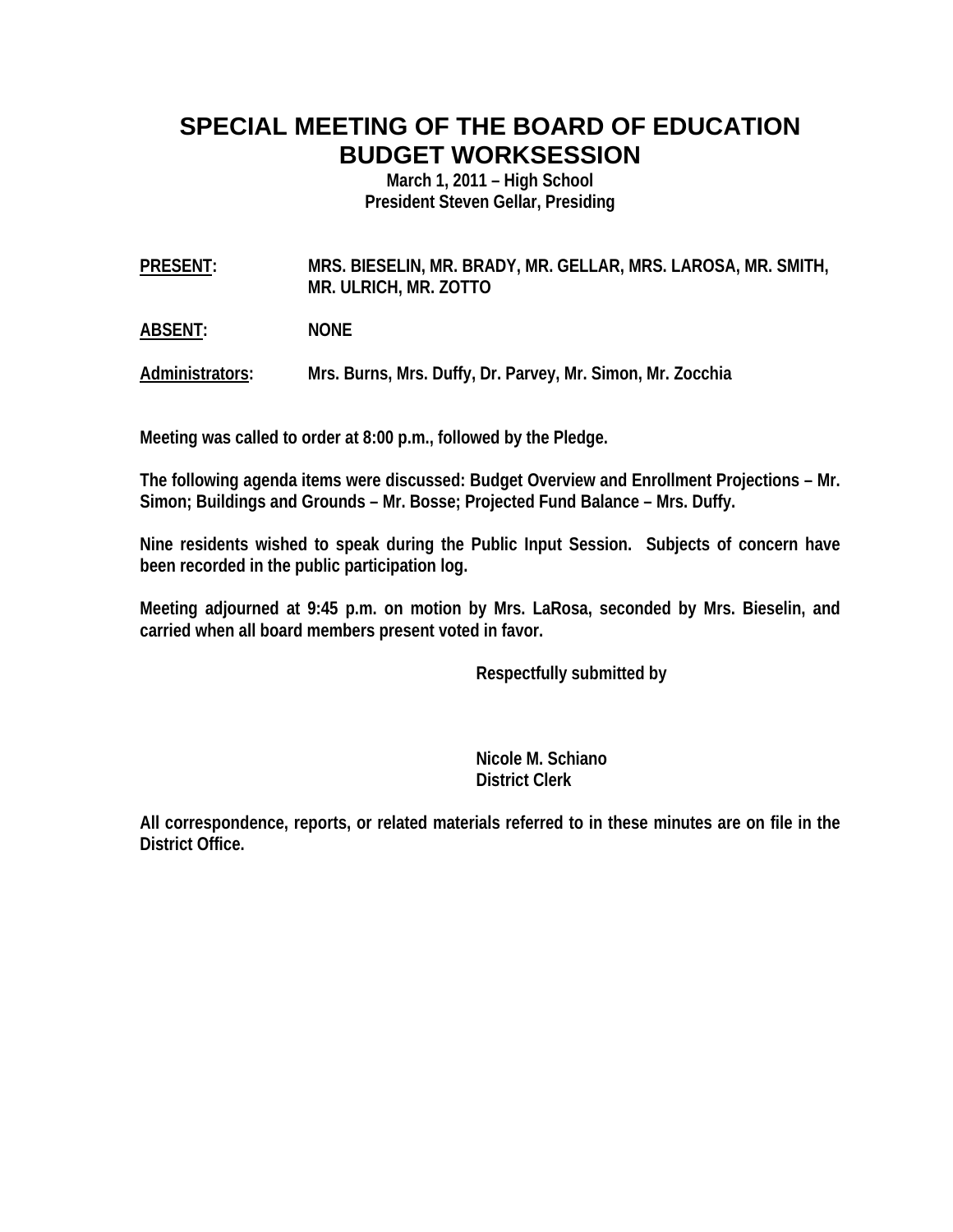**Budget Worksession – March 1, 2011** 

**Don Marmo: Discussed having high school music students be mentors to middle school students.** 

**Doreen Hantzschel: Discussed restructuring of administrators.** 

**Peter Quinn: Discussed cutting more administrators and less teachers.** 

**Robert Maresca: Discussed pay schedules for teachers.** 

**Dawn Vilardi: Discussed rumors of school closings.** 

**Catherine Artusa: Discussed class sizes.** 

**Kristina Delaney: Discussed number of principals at the high school.** 

**Glenn Sloat: Discussed terms of bond borrowing; requested next curriculum presentation show number of students per subject and teacher.** 

**Terri Hunter: Discussed schedules and shifts of custodial staff.**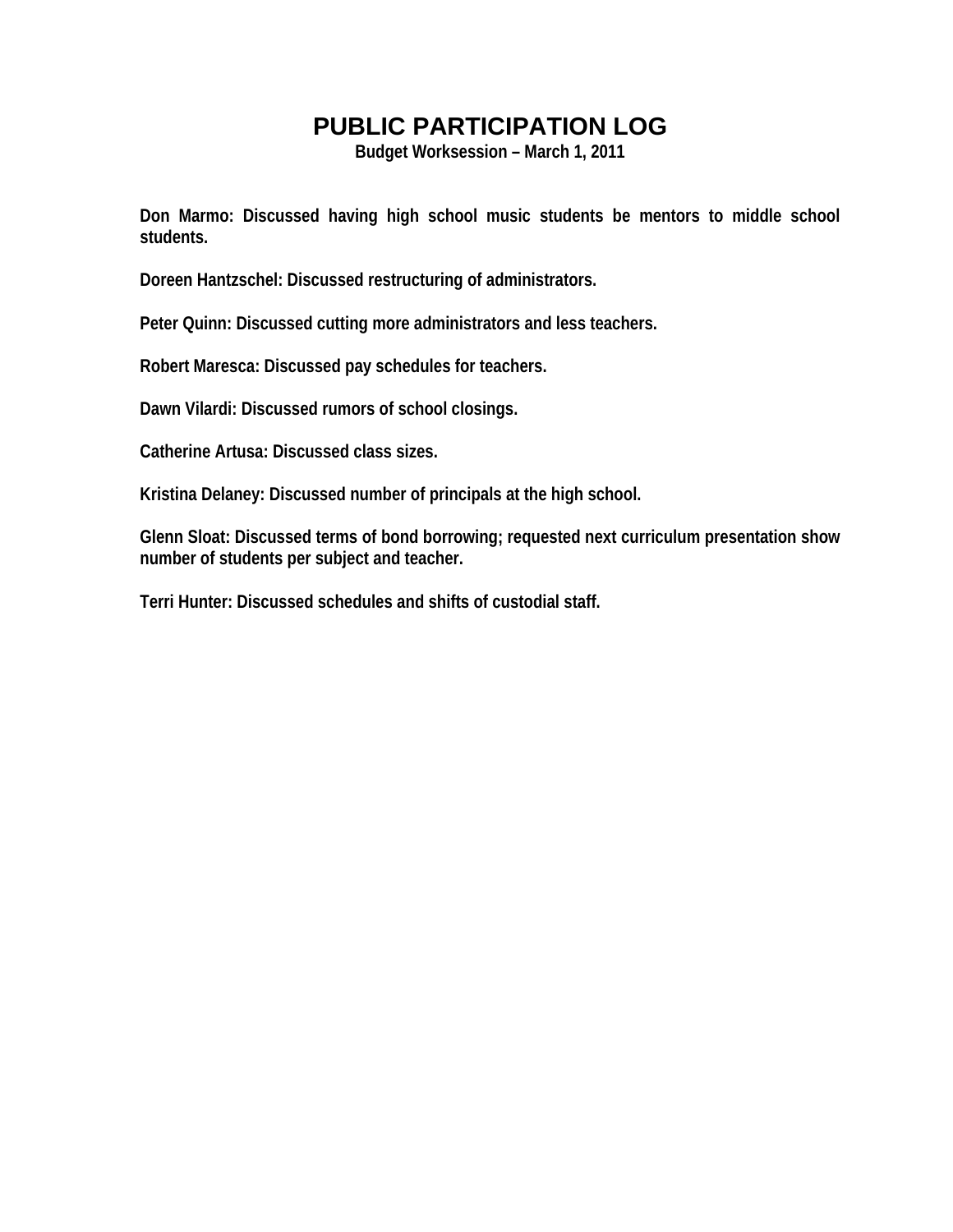#### **REGULAR MEETING OF THE BOARD OF EDUCATION**

**March 10, 2011 – High School President Steven Gellar, Presiding** 

| PRESENT: | MRS. BIESELIN, MR. BRADY, MR. GELLAR, MRS. LAROSA,      |
|----------|---------------------------------------------------------|
|          | MR. SMITH (arrived at 8:21 p.m.), MR. ULRICH, MR. ZOTTO |

**ABSENT: NONE** 

**Administrators: Mrs. Burns, Mrs. Duffy, Dr. Parvey, Mr. Simon, Mr. Zocchia** 

**Attorney: Mr. Volz** 

**Meeting was called to order at 8:01 p.m., followed by the Pledge.** 

**No one wished to speak during an "Invitation to the Public."** 

**Motion was made by Mr. Ulrich, seconded by Mrs. Bieselin, and carried when all board members present voted in favor to approve the minutes of the Regular Meeting of February 10, 2011, and the minutes of the Special Meeting of February 14, 2011.** 

**Motion was made by Mr. Ulrich, seconded by Mr. Brady, and carried when all board members present voted in favor to approve TEACHING: RETIREMENT: Dianna Grancagnolo, Special Education; effective June 30, 2011 (30 years).** 

**Motion was made by Mrs. Bieselin, seconded by Mr. Ulrich, and carried when all board members present voted in favor to approve TEACHING: RETIREMENT: Barbara Masone, Special Education; effective June 30, 2011 (31.6 years).** 

**Motion was made by Mr. Ulrich, seconded by Mr. Brady, and carried when all board members present voted in favor to approve TEACHING: RETIREMENT: Mary Jayne McGrath, Elementary; effective June 30, 2011 (23 years).** 

**Motion was made by Mrs. Bieselin, seconded by Mr. Zotto, and carried when all board members present voted in favor to approve TEACHING: CHILD-REARING LEAVE OF ABSENCE (unpaid) (Pursuant to the Family and Medical Leave Act of 1993 – 12-week continuous medical coverage): Kerri DeBetta, Elementary; effective February 28, 2011 to May 27, 2011 (Bayview).** 

**Motion was made by Mr. Ulrich, seconded by Mr. Zotto, and carried when all board members present voted in favor to approve TEACHING: CHILD-REARING LEAVE OF ABSENCE (unpaid) (Pursuant to the Family and Medical Leave Act of 1993 – 12-week continuous medical coverage): Kristen Florea, Special Education; effective February 14, 2011 to April 5, 2011 (Bayview).**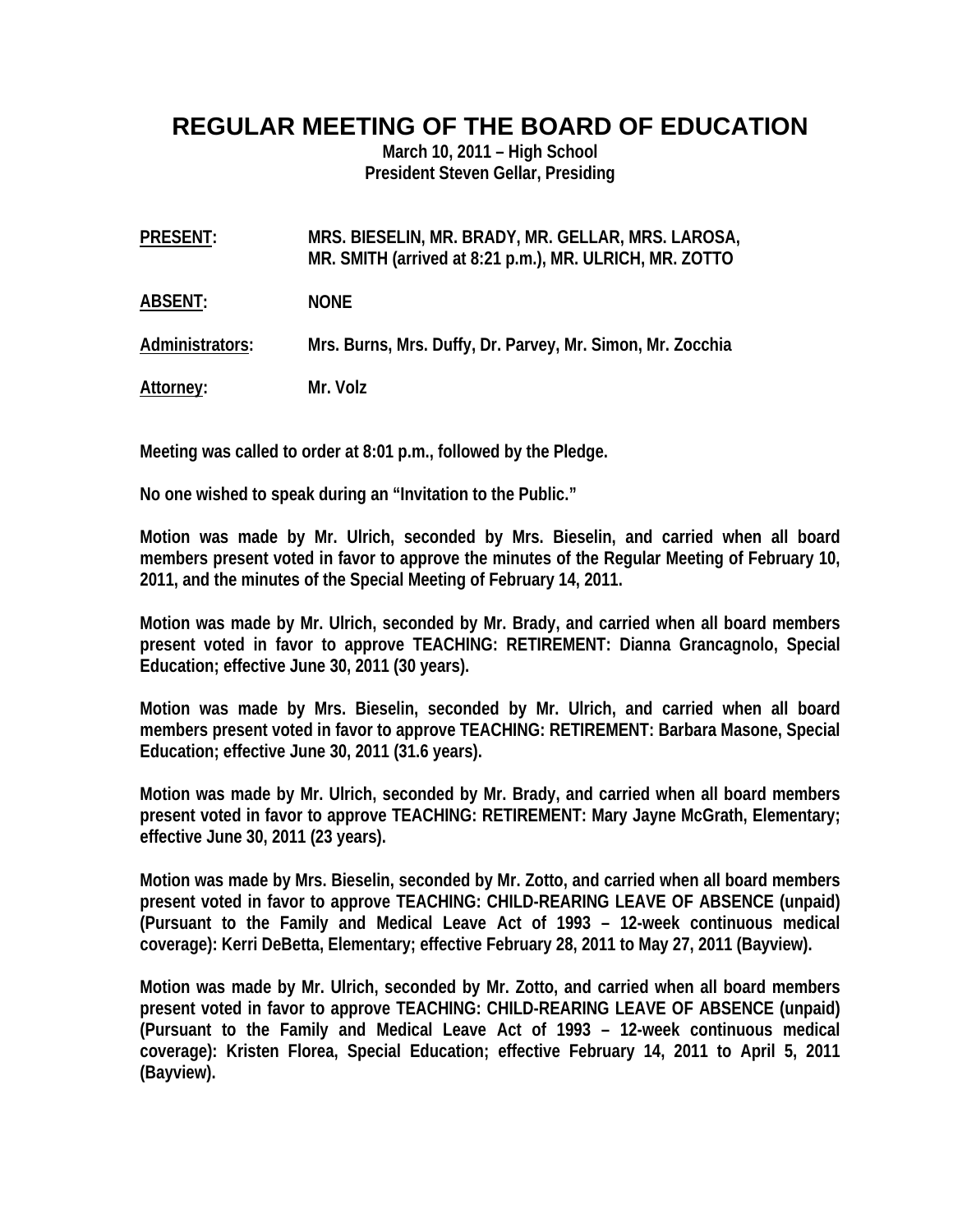**Page 2 Regular Meeting March 10, 2011** 

**Motion was made by Mr. Zotto, seconded by Mr. Brady, and carried when all board members present voted in favor to approve TEACHING ASSISTANT: RESIGNATION: Coleen Nicolosi, Special Education; effective March 9, 2011 (Kirdahy @ Captree).** 

**Motion was made by Mr. Brady, seconded by Mrs. Bieselin, and carried when all board members present voted in favor to approve CLASSIFIED CIVIL SERVICE: RESIGNATION: Roy Sanchez, Custodial Worker I; effective February 28, 2011 (High School).** 

**Motion was made by Mr. Zotto, seconded by Mr. Ulrich, and carried when all board members present voted in favor to approve CLASSIFIED CIVIL SERVICE: CHANGE IN TITLE: Charlotte Kirchoff, Head Cook; effective January 10, 2011 (High School; change from Assistant Cook; replacing V. McGrath {sick}).** 

**Motion was made by Mr. Ulrich, seconded by Mrs. Bieselin, and carried when all board members present voted in favor to approve CLASSIFIED CIVIL SERVICE: SUBSTITUTE ASSISTANT COOK (salary determined by step): Claire Appel, Judy Brancato, Deborah Cavaluzzi, Kerri Culkin, Lisa Daly, Joanna DeRosa, Teresa DeRosa, Joan DiStefano, Jennifer Einsetler, May Farewell, Juanita LeBarr, AnnMarie Pecorella, Nalan Rosenberg, Linda Thompson, Suzanne Vivo.** 

**Motion was made by Mrs. Bieselin, seconded by Mr. Zotto, and carried when all board members present voted in favor to approve CLASSIFIED CIVIL SERVICE: SUBSTITUTE HEAD COOK (salary determined by step): Charlotte Kirchoff, Veronica Tardugno, Cathy Weingarten.** 

**Motion was made by Mr. Zotto, seconded by Mrs. LaRosa, and carried when all board members present voted in favor to approve OTHER: AUDITORIUM TECHNICIAN 2010-2011 SCHOOL YEAR (School functions - \$75 per event; Rental functions - \$50 per hour): Beach Street Middle School: Kevin McLoughlin.** 

**CURRICULUM UPDATE: Mrs. Burns discussed the New York State Education Department School Report Cards for 2009 – 2010 and the instructional support team workshop. Dr. Parvey discussed peer coaching at the elementary level and recent professional development.** 

**REPORT OF BOARD COMMITTEES: Mr. Ulrich reported on the Finance Committee meeting of 3/8/11. Mrs. Bieselin reported on the Buildings and Grounds Committee meeting of 3/1/11. Mr. Gellar reported on the Audit Committee meeting of 2/28/11. Mrs. LaRosa reported on the Education Committee meeting of 2/28/11. Mr. Gellar reported on the Legislative Action Committee meeting of 3/4/11. Mrs. Bieselin reported on the Committee on Special Education/Preschool Special Education meeting of 3/10/11 and recommendations re: classification/placement/I.E.P. modifications of students as delineated. Mr. Ulrich reported on the Bond Advisory Committee meeting of 3/8/11.** 

**The following committees did not meet: Policy Committee, School Board/Student Liaison Committee, Public Relations Committee, COMPASS/Health and Wellness Alliance, and Bullying Awareness Committee.**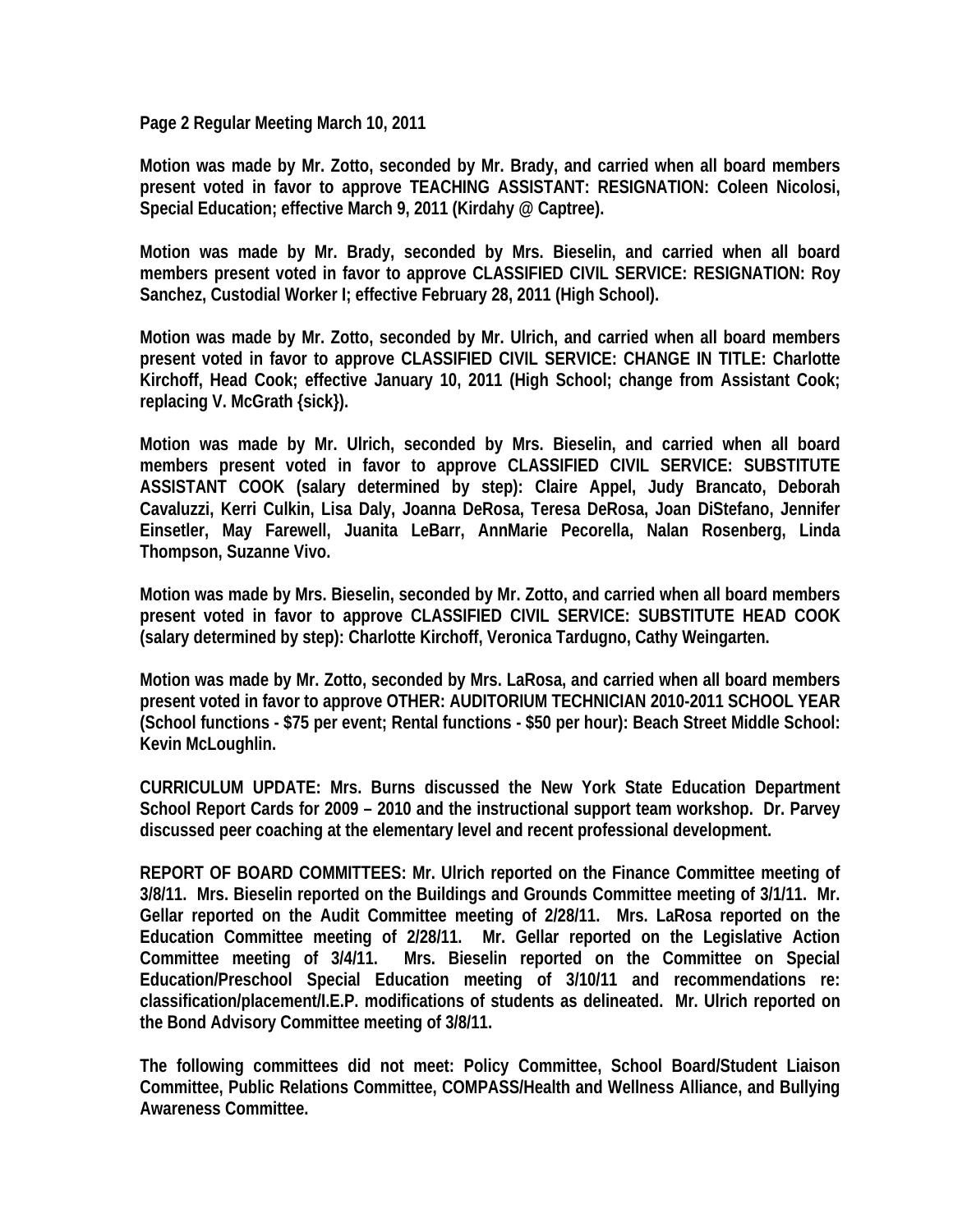**Page 3 Regular Meeting March 10, 2011** 

**The Treasurer's Report for January 2011 was presented. Beginning balance as of December 31, 2010 – \$9,761,327.54; ending balance as of January 31, 2011 – \$41,339,998.67.** 

**Motion was made by Mr. Brady, seconded by Mrs. LaRosa, and carried when all board members present voted in favor to approve the following budget transfers, as recommended by the Finance Committee: 2874, 2875.** 

**Motion was made by Mrs. LaRosa, seconded by Mr. Ulrich, and carried when all board members present voted in favor to approve the following bond issue change order: Change Order # 4 – Ultimate Power for \$6,000.00.** 

**Motion was made by Mr. Brady, seconded by Mrs. LaRosa, and carried when all board members present voted in favor to approve the following bond issue change order: Change Order # 1 – Advanced Construction for \$1,192.00 credit.** 

**Motion was made by Mrs. Bieselin, seconded by Mr. Zotto, and carried when all board members present voted in favor to approve the following bond issue change order: Change Order # 1 – Walsh Mechanical Contractors for \$2,672.00 credit.** 

**Motion was made by Mr. Smith, seconded by Mr. Ulrich, and carried when all board members present voted in favor to approve the following bond issue change order: Change Order # 1 – Walsh Mechanical Contractors for \$3,249.00 credit.** 

**Motion was made by Mr. Ulrich, seconded by Mrs. Bieselin, and carried when all board members present voted in favor to approve the following health service contracts with West Islip UFSD: Lindenhurst UFSD (Our Lady of Perpetual Help) 1 student @ \$775.07; Patchogue-Medford School District (SAPPO School) 1 student @ \$603.31; Uniondale UFSD (Kellenberg High School) 1 student @ \$616.31.** 

**Motion was made by Mr. Smith, seconded by Mrs. Bieselin, and carried when all board members present voted in favor to approve leasehold agreement with Eastern Suffolk BOCES (2 classrooms at Paul J. Bellew for 2011-2012 school year).** 

**Motion was made by Mr. Ulrich, seconded by Mrs. LaRosa, and carried when all board members present voted in favor to approve the following donation, with thanks: Bantam Press Brake and 3 Ton Automatic DELDE Punch Press from Peter Hung valued at \$3,000.** 

**Motion was made by Mr. Smith, seconded by Mr. Zotto, and carried when all board members present voted in favor to approve the following donation, with thanks: Welcome Mat – Paul E. Kirdahy Elementary School for \$1,000.** 

**Motion was made by Mr. Brady, seconded by Mrs. LaRosa, and carried when all board members present voted in favor to declare as excess, and dispose of as the Business Office sees fit, the following material/equipment: 1992 Chevy Suburban, 1999 Ford Vehicle.**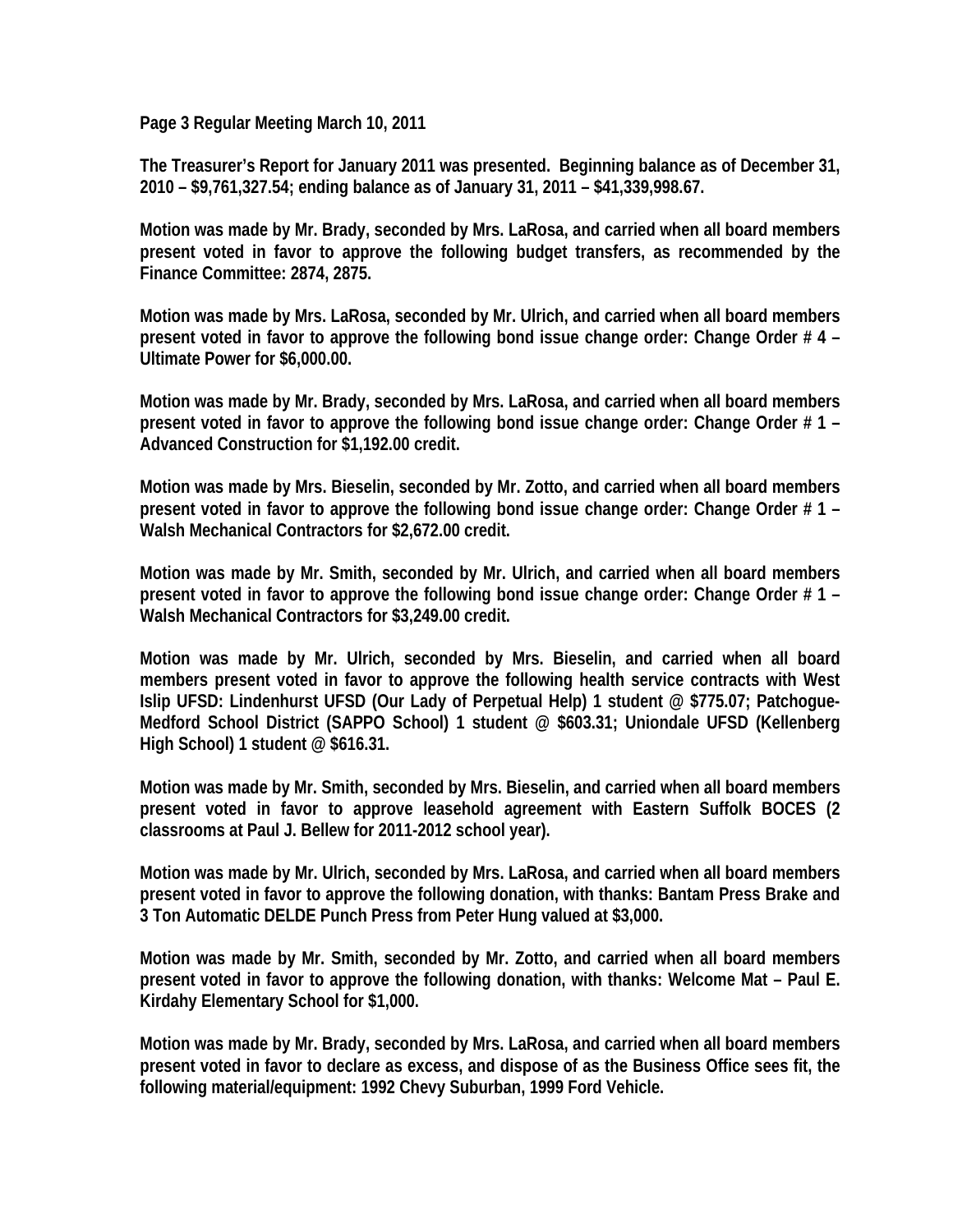**Page 4 Regular Meeting March 10, 2011** 

**Motion was made by Mr. Brady, seconded by Mr. Zotto, and carried when all board members present voted in favor to approve resolution regarding Fiber WAN.** 

**SUPERINTENDENT'S REPORT: Mr. Simon thanked the community for its support of the Fun Run and Kids' Dash. Mr. Simon also discussed the following items: a recent e-mail from a parent regarding their child's progress in reading, Paul J. Bellew mix-it-up day, Dr. Bridgeman was named Administrator of the Year for 2011 by the Western Suffolk Counselors' Association, the wind symphony performed at Carnegie Hall, World Language Week, and Udall Road Middle School's 6th grade field trip to Greenkill.** 

**NOTICES/REMINDERS: Budget Worksessions: Thursday, March 17, 2011; Thursday, March 24, 2011 (presentation by Gary Bixhorn); Thursday, March 31, 2011; Tuesday, April 5, 2011.** 

**PAWS Dinner Dance will be held at 6 p.m. on April 29, 2011 at the Venetian Yacht Club.** 

**Five residents wished to speak during an "Invitation to the Public." Subjects of concern have been recorded in the public participation log.** 

**Motion was made by Mrs. Bieselin, seconded by Mr. Ulrich, and carried when all board members present voted in favor to adjourn to Executive Session at 9:04 p.m. for the purpose of discussing personnel, negotiations, and/or litigation.** 

**Meeting reconvened at 10:07 p.m. on motion by Mr. Smith, seconded by Mr. Ulrich, and carried when all board members present voted in favor.** 

**Motion was made by Mr. Smith, seconded by Mr. Brady, and carried when all board members present voted in favor to approve UPSEU Contract for 2009 – 2013.** 

**Meeting adjourned at 10:08 p.m. on motion by Mr. Brady, seconded by Mr. Ulrich, and carried when all board members present voted in favor.** 

 **Respectfully submitted by** 

 **Nicole M. Schiano District Clerk**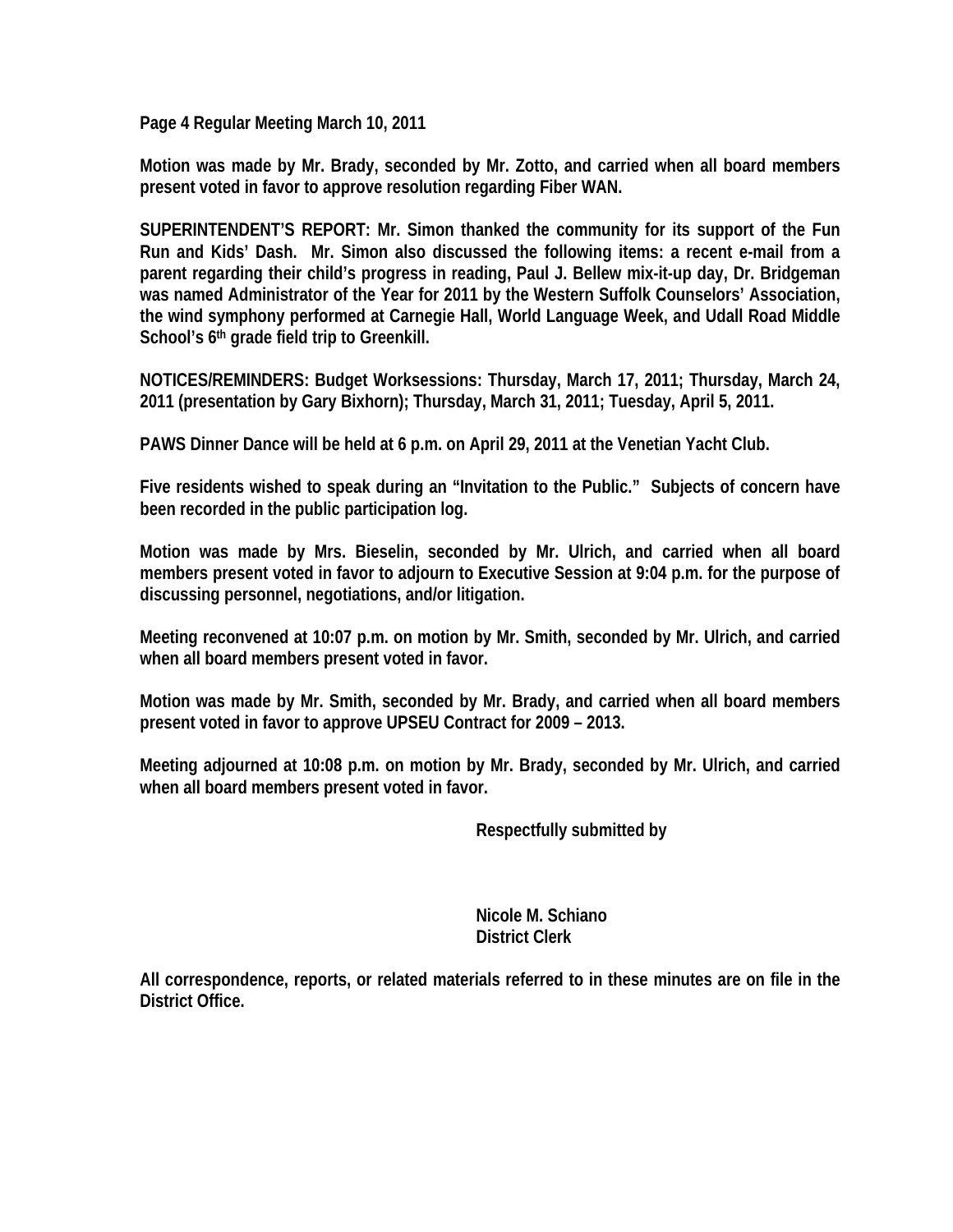**Regular Meeting – March 10, 2011** 

**Laurie Jankoski: Discussed the scheduling for use of the Oquenock softball field. The Board will contact Mr. Bosse regarding this issue.** 

**Robert Maresca: Discussed budget issues such as tax hikes, program cuts, staff cuts, and employee salary raises. The Board responded that salary increases are contractual, cuts are due to enrollment declines, and tax increases are due to reductions in state aid. Questioned why NYS ELA test scores were lower in higher grades. Mrs. Burns responded that there is generally a dip at the middle school level and it is also due to the change in cut scores.** 

**Don Marmo: Discussed pension reform. The Board responded that it is determined at the state level. Questioned if there was any savings from the last contract to the current contract regarding health insurance, retiree benefits, or compensated absences. The Board responded that there was an increase in insurance premiums and give backs were negotiated.** 

**Michelle Delaney: Stated that the Commack School District is reducing the number of assistant superintendents from five to three.** 

**Doreen Hantzschel: Discussed the Fundations reading program and asked where it is now. Mr. Simon responded that it is in kindergarten classes and is available in first grade as an intervention for identified students.**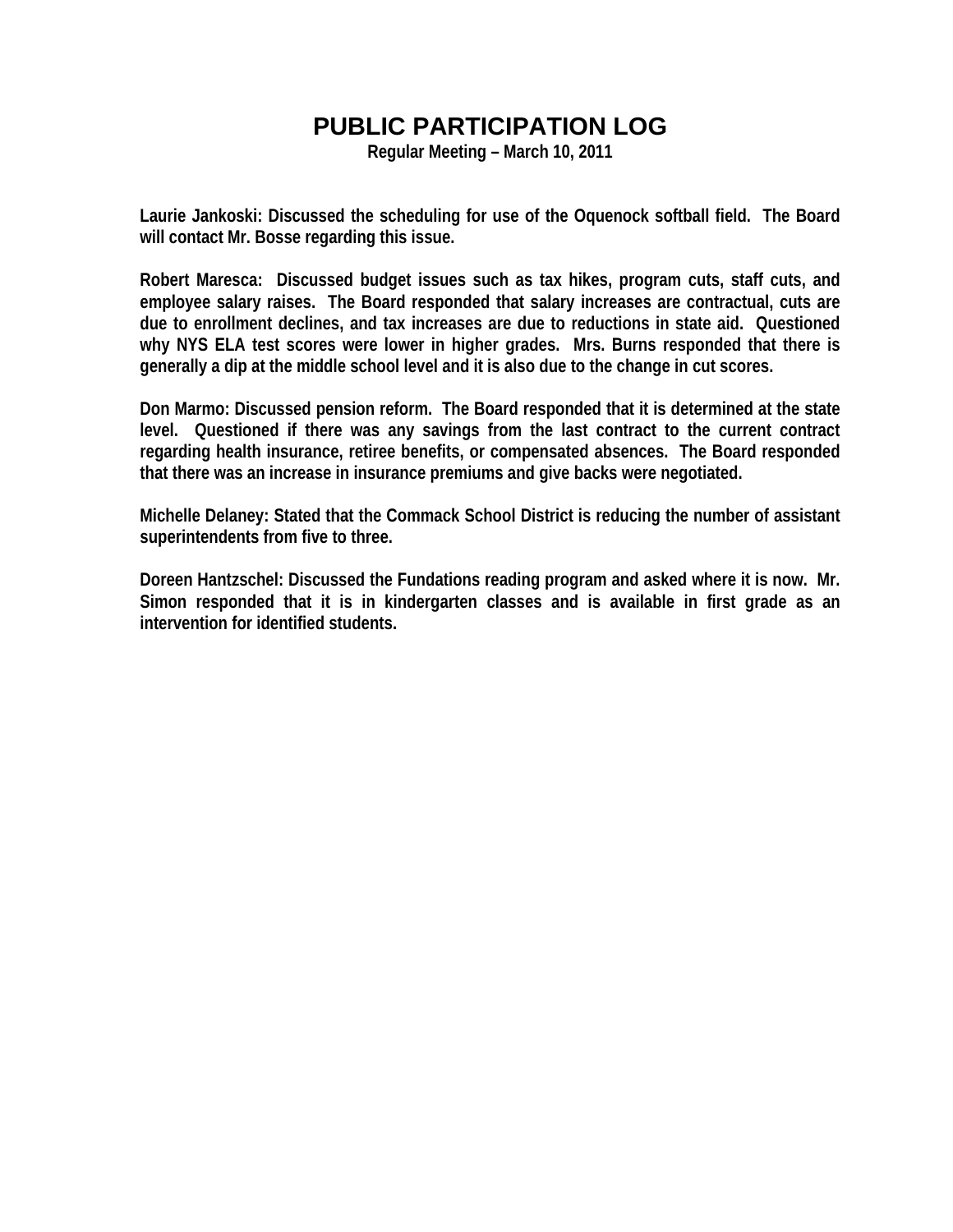# **SPECIAL MEETING OF THE BOARD OF EDUCATION BUDGET WORKSESSION**

**March 17, 2011 – High School President Steven Gellar, Presiding** 

**PRESENT: MRS. BIESELIN, MR. BRADY, MR. GELLAR, MRS. LAROSA, MR. SMITH, MR. ULRICH, MR. ZOTTO** 

**ABSENT: NONE** 

**Administrators: Mrs. Burns, Mrs. Duffy, Dr. Parvey, Mr. Simon, Mr. Zocchia** 

**Meeting was called to order at 8:00 p.m., followed by the Pledge.** 

**The following agenda items were discussed: Revised Budget and Enrollment Projections– Mr. Simon; Special Education – Mrs. Vertovez and Mrs. Dowling; Determining Seniority – Mr. Zocchia; Overtime vs. Hiring – Mr. Bosse.** 

**Eight residents wished to speak during the Public Input Session. Subjects of concern have been recorded in the public participation log.** 

**Meeting adjourned at 9:58 p.m. on motion by Mrs. LaRosa, seconded by Mr. Brady, and carried when all board members present voted in favor.** 

 **Respectfully submitted by** 

 **Nicole M. Schiano District Clerk**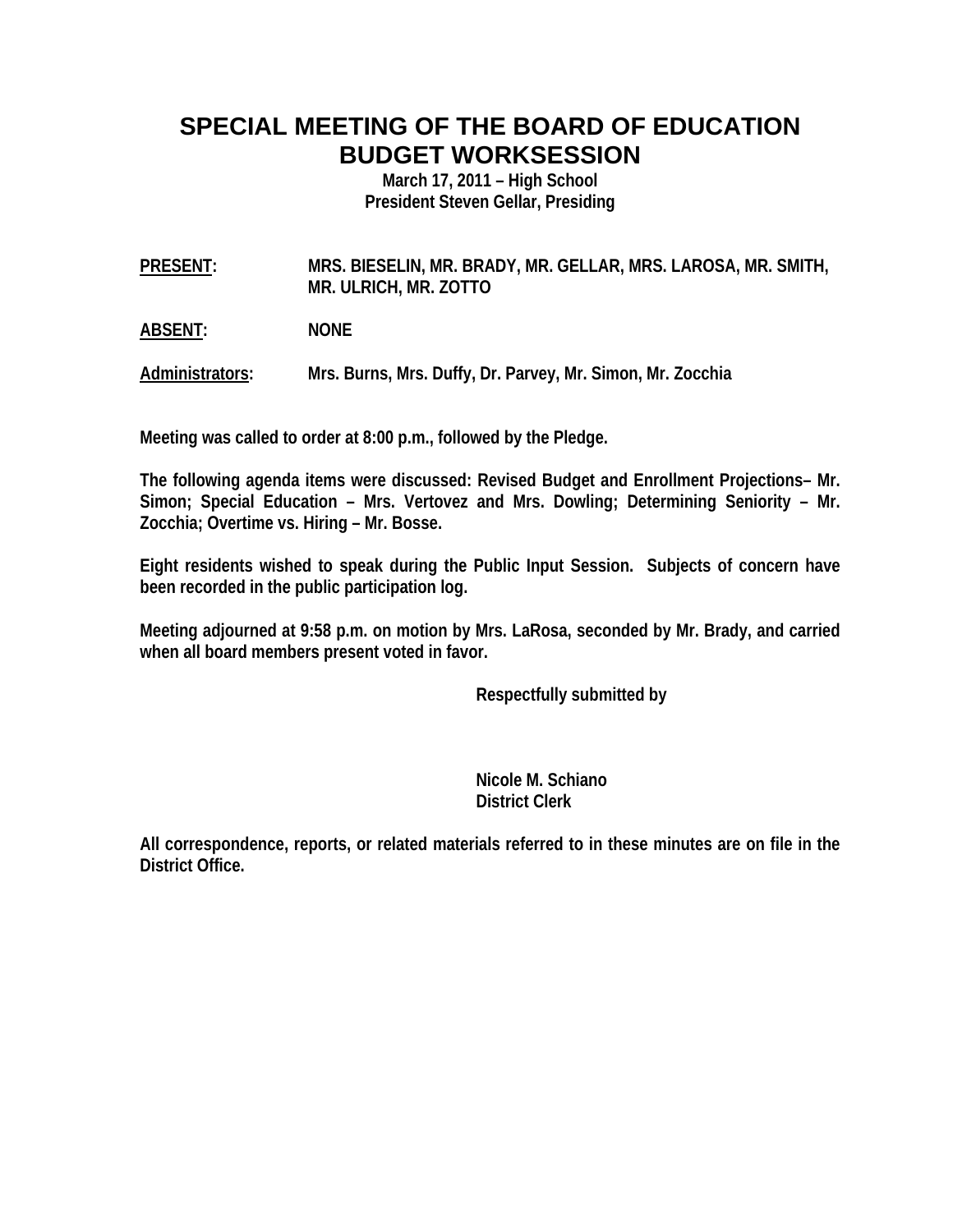**Budget Worksession – March 17, 2011** 

**Don Marmo: Discussed the period reduction in the middle school. Asked if half-day kindergarten was considered.** 

**Kristina Delaney: Discussed fifth grade class size and generating revenue from the planetarium and pool.** 

**Doreen Hantzschel: Discussed funding of the IB program and early retirement incentives.** 

**Robert Maresca: Discussed givebacks from employees.** 

**Elisabeth Dolan: Thanked the board and administration for taking care of a hard job.** 

**Crissy Kruer: Discussed changes to the integrated classes.** 

**Chris Camillery: Discussed teacher concessions and salary freezes.** 

**Debbie Espinola: Had questions about the special education program.**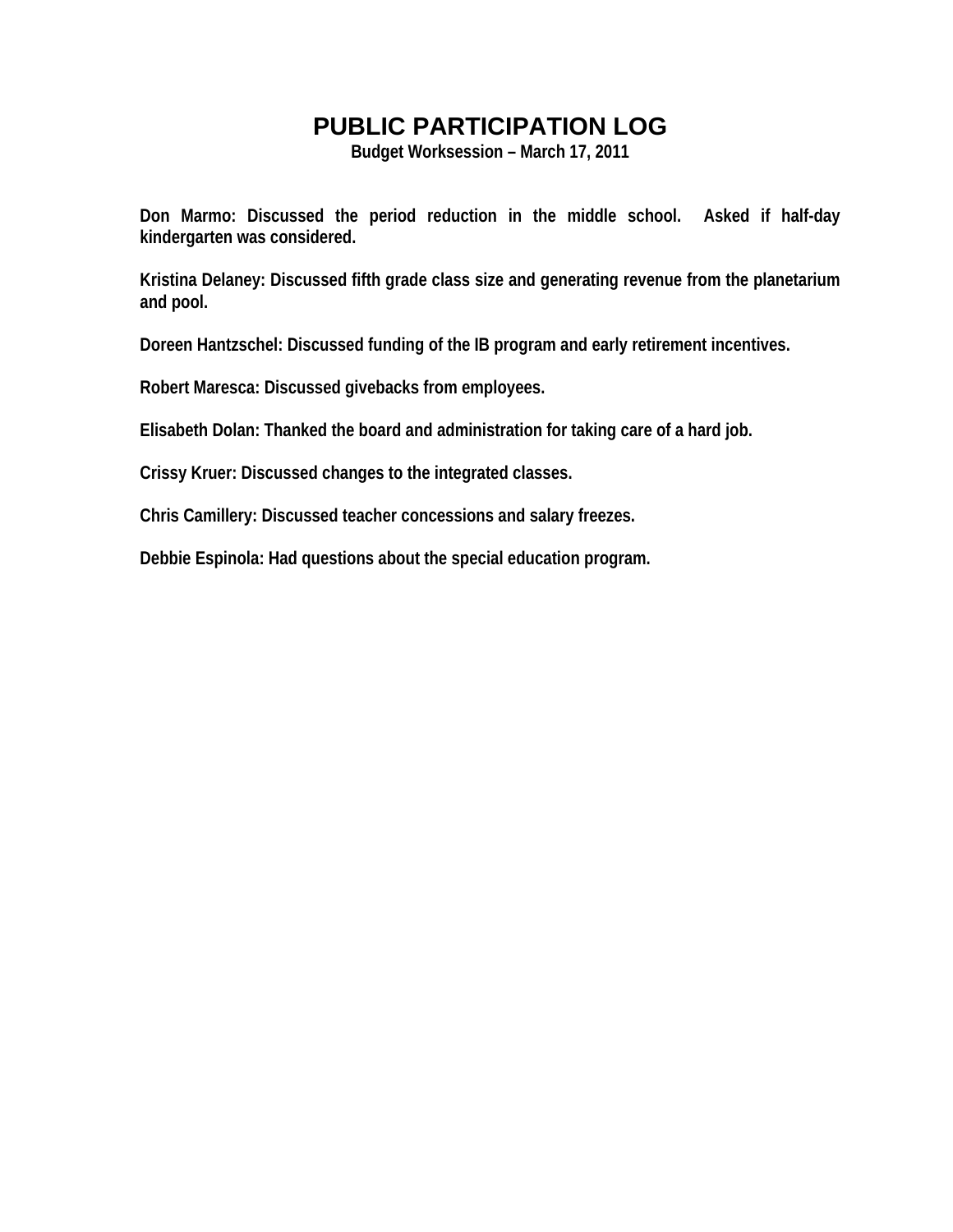# **SPECIAL MEETING OF THE BOARD OF EDUCATION BUDGET WORKSESSION and PLANNING SESSION**

**March 24, 2011 – High School President Steven Gellar, Presiding** 

**PRESENT: MRS. BIESELIN, MR. BRADY, MR. GELLAR, MRS. LAROSA (arrived at 8:45 p.m.), MR. ULRICH, MR. ZOTTO** 

**ABSENT: MR. SMITH** 

**Administrators: Mrs. Burns, Mrs. Duffy, Dr. Parvey, Mr. Simon, Mr. Zocchia** 

**Meeting was called to order at 7:30 p.m., followed by the Pledge.** 

**The following agenda items were discussed: Implications of a Tax Cap – Mr. Gary Bixhorn, Chief Operating Officer, Eastern Suffolk BOCES.** 

**Twelve residents wished to speak during the Public Input Session. Subjects of concern have been recorded in the public participation log.** 

**Budget Worksession adjourned at 9:54 p.m. on motion by Mrs. Bieselin, seconded by Mr. Brady, and carried when all board members present voted in favor.** 

**The Planning Session was called to order at 10:00 p.m.** 

**Motion was made by Mrs. Bieselin, seconded by Mrs. LaRosa, and carried when all board members present voted in favor to approve appointment of Christopher Caputo, Substitute Treasurer; effective March 23, 2011 (\$20/hour).** 

**The following agenda items were discussed, with no objection: polling hours for the annual election, athlete concussion management protocol.** 

**Motion was made by Mr. Ulrich, seconded by Mr. Brady, and carried when all board members present voted in favor to adjourn to Executive Session at 10: 19 p.m. for the purpose of discussing personnel, negotiations, and/or litigation.** 

**Meeting reconvened at 11:27 p.m. on motion by Mrs. Bieselin, seconded by Mr. Brady, and carried when all board members present voted in favor.**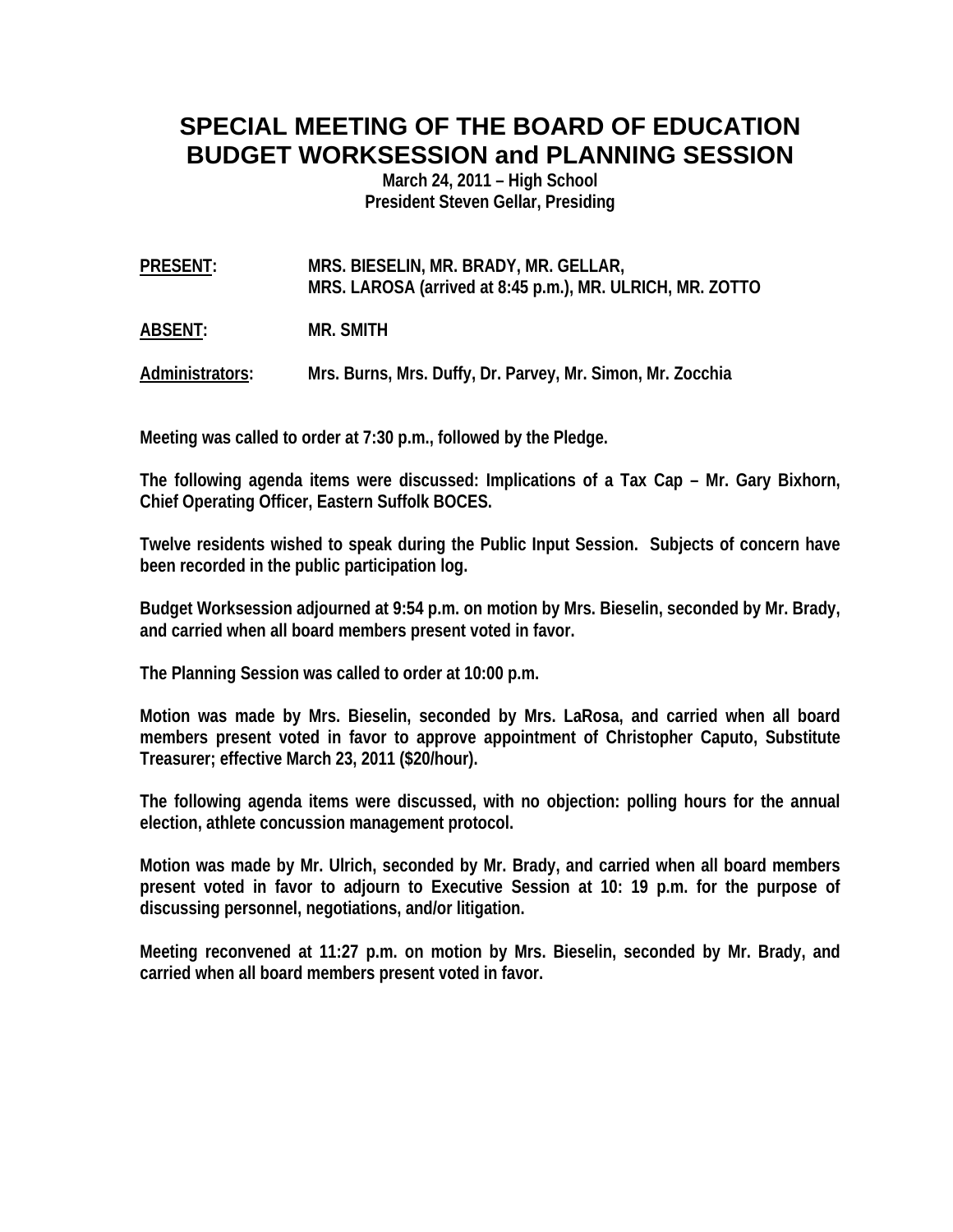**Page 2 Special Meeting March 24, 2011** 

**Meeting adjourned at 11:28 p.m. on motion by Mr. Ulrich, seconded by Mrs. Bieselin, and carried when all board members present voted in favor.** 

 **Respectfully submitted by** 

 **Nicole M. Schiano District Clerk**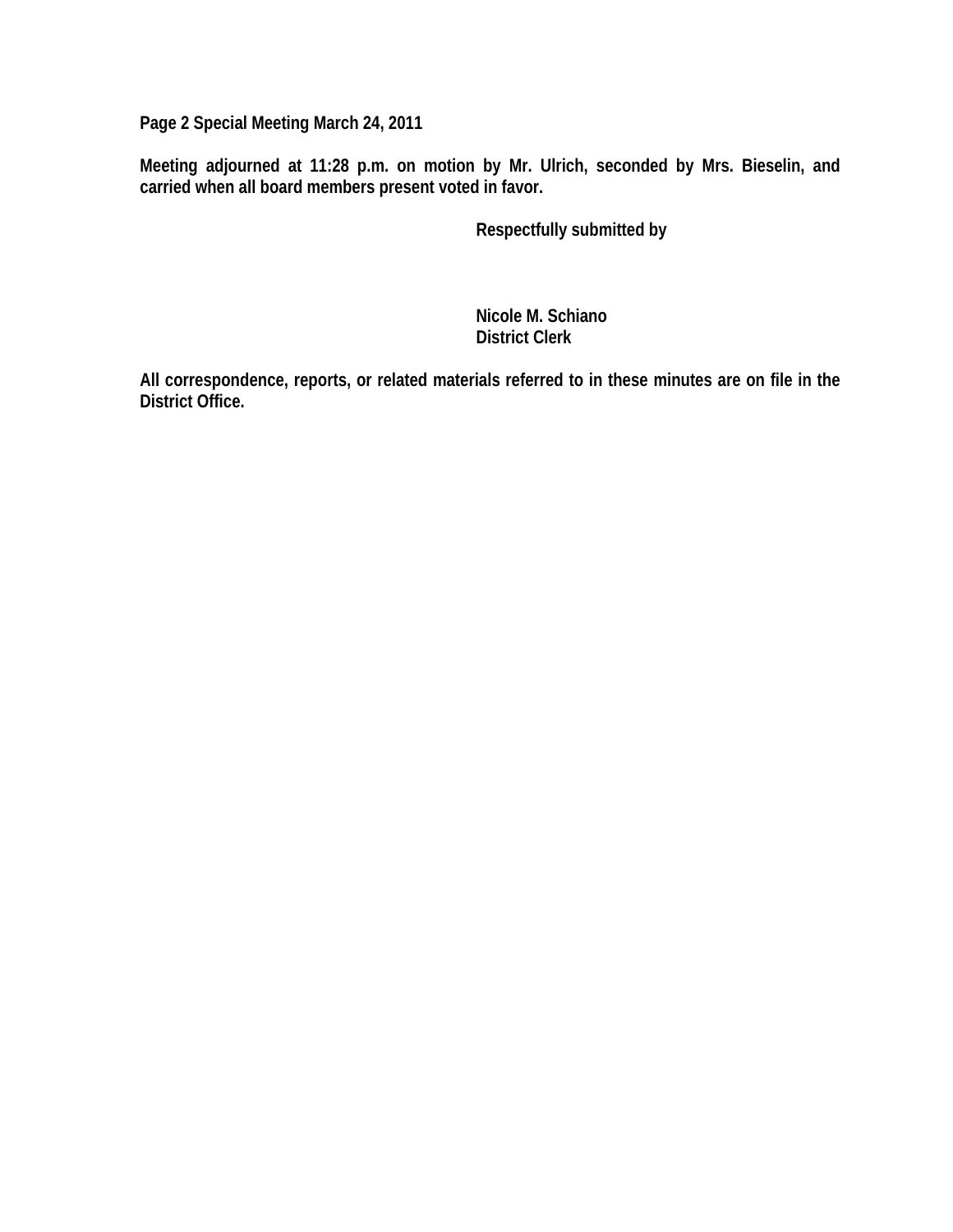**Budget Worksession – March 24, 2011** 

**Julie Siano: Discussed the increased class sizes at the elementary level.** 

**Valerie Rivera: Discussed the increased class sizes at the elementary level.** 

**Lesley Keane: Discussed the increased class sizes at the elementary level.** 

**Doreen Hantzschel: Discussed the second grade class at Westbrook. Recommended putting the best teachers in the largest classes.** 

**Peter Quinn: Discussed administrative raises. Questioned the overlap when a new administrator is hired.** 

**Michael Hazelton: Discussed the funding of programs and increasing revenue.** 

**Robert Maresca: Stated that the focus should be on academics and not other programs.** 

**Glenn Sloat: Recommended forming partnerships with local businesses to get money into the district and inviting politicians to the board meetings.** 

**Kristina Delaney: Discussed the increased class sizes at the elementary level.** 

**Catherine Artusa: Discussed the increased class sizes at the elementary level.** 

**Ruth Mineo: Discussed the increased class sizes at the elementary level.** 

**Terri Hunter: Had questions about the tax cap presentation.**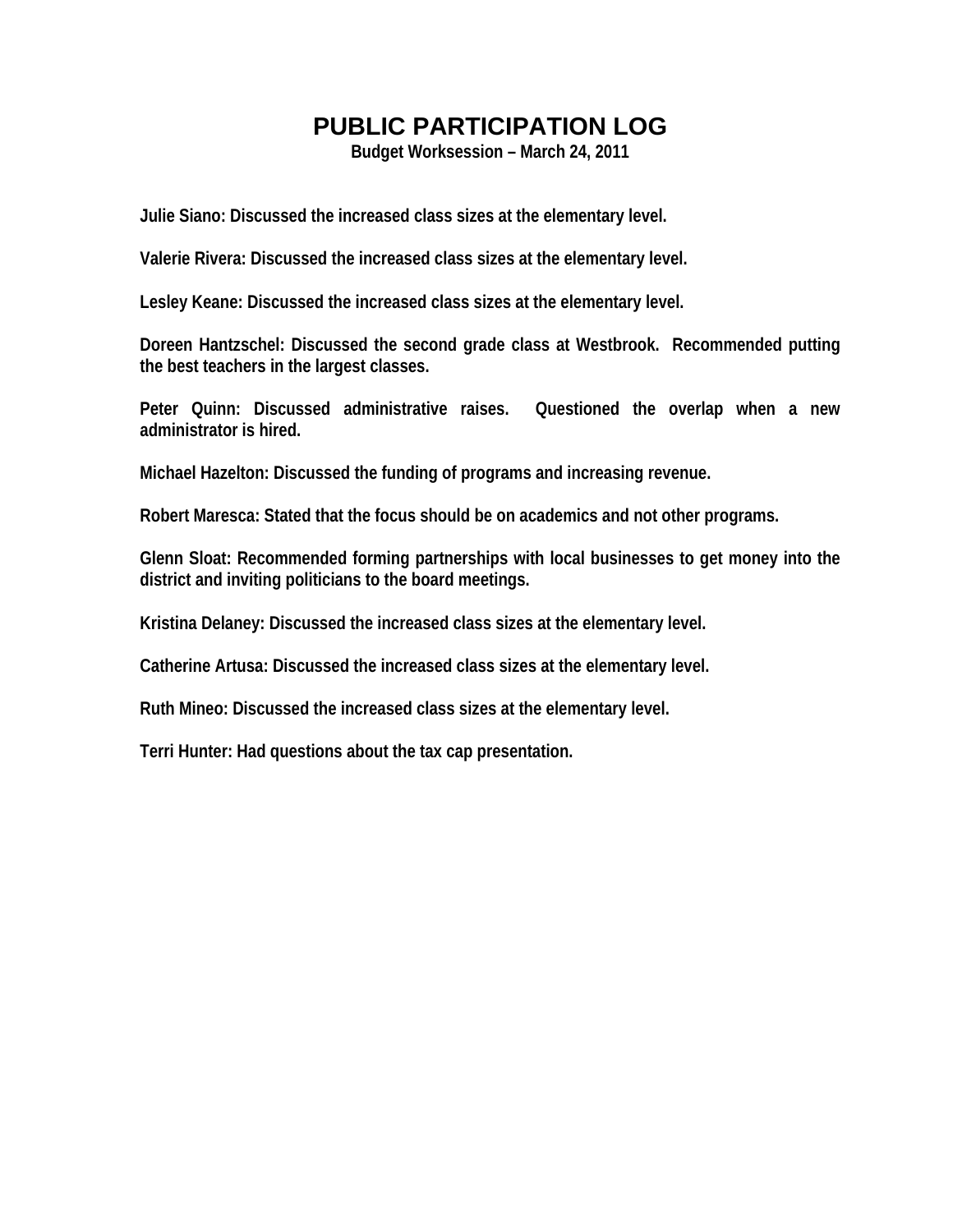#### **SPECIAL MEETING OF THE BOARD OF EDUCATION**

**March 28, 2011 – District Office President Steven Gellar, Presiding** 

**PRESENT: MR. BRADY, MR. GELLAR, MRS. LAROSA, MR. SMITH, MR. ULRICH, MR. ZOTTO** 

**ABSENT: MRS. BIESELIN** 

**Administrators: Mrs. Duffy, Mr. Simon, Mr. Zocchia** 

**Attorney: Mr. Volz** 

**Meeting was called to order at 8:01 p.m., followed by the Pledge.** 

**Motion was made by Mrs. LaRosa, seconded by Mr. Ulrich, and carried when all board members present voted in favor to adjourn to Executive Session at 8:02 p.m. for the purpose of discussing personnel, negotiations, and/or litigation.** 

**Meeting reconvened at 9:18 p.m. on motion by Mr. Smith, seconded by Mrs. LaRosa, and carried when all board members present voted in favor.** 

**Meeting adjourned at 9:19 p.m. on motion by Mr. Smith, seconded by Mr. Ulrich, and carried when all board members present voted in favor.** 

 **Respectfully submitted by** 

 **Nicole M. Schiano District Clerk**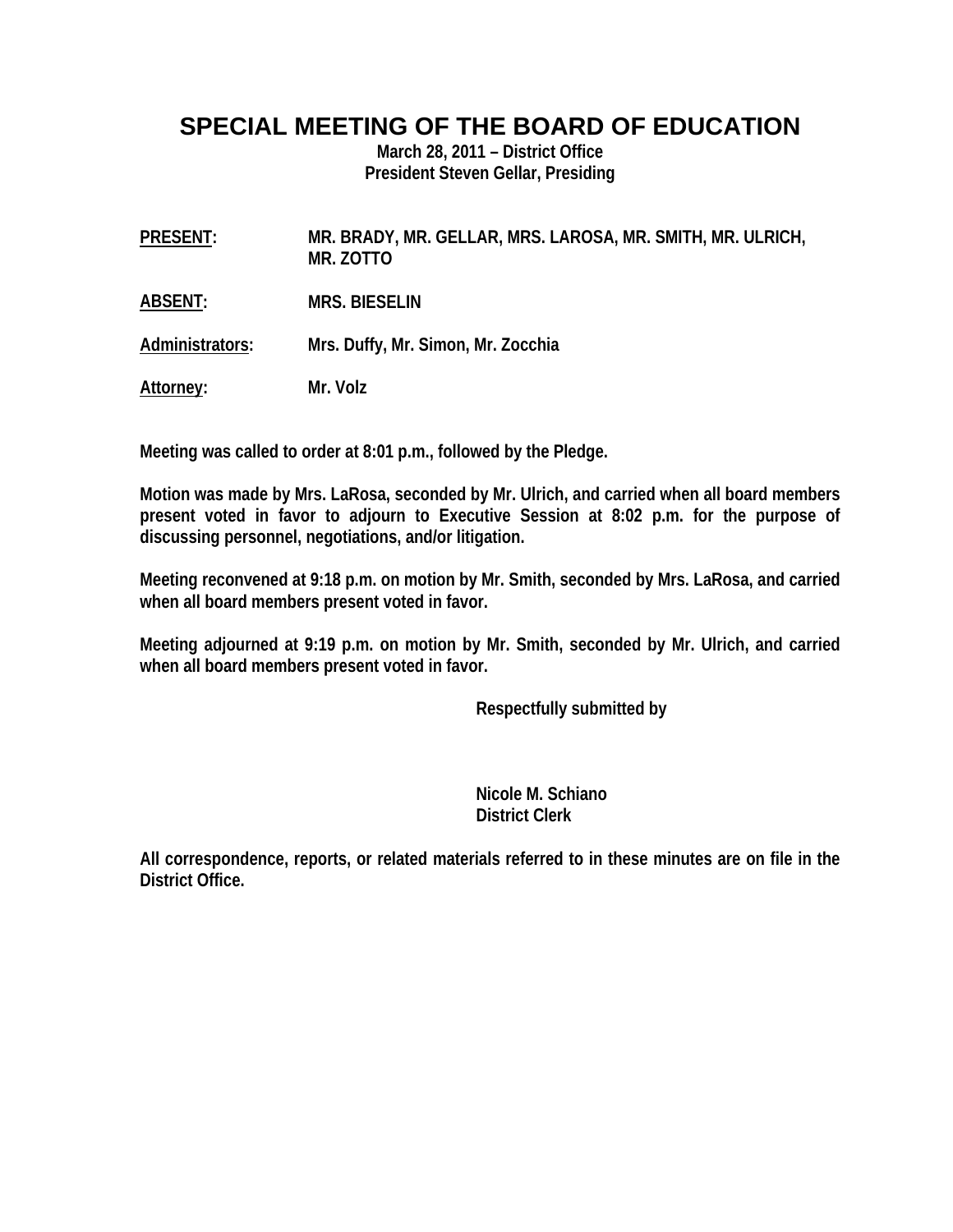# **SPECIAL MEETING OF THE BOARD OF EDUCATION BUDGET WORKSESSION**

**March 31, 2011 – High School President Steven Gellar, Presiding** 

**PRESENT: MRS. BIESELIN, MR. GELLAR, MRS. LAROSA, MR. SMITH, MR. ULRICH, MR. ZOTTO** 

**ABSENT: MR. BRADY** 

**Administrators: Mrs. Burns, Mrs. Duffy, Dr. Parvey, Mr. Simon, Mr. Zocchia** 

**Meeting was called to order at 8:04 p.m., followed by the Pledge.** 

**Motion was made by Mrs. LaRosa, seconded by Mrs. Bieselin, and carried when all board members present voted in favor to approve RESOLUTION RE: LEGAL NOTICE: BE IT RESOLVED, that the Board of Education of the West Islip Union Free School District approves the Legal Notice of the Annual School District Public Hearing, Budget Vote and Election; establish that the Public Hearing shall be on Tuesday, May 10, 2011 at 7:30 PM and will be held in the West Islip High School; establish that the Budget Vote and Election shall be held on Tuesday, May 17, 2011 between 6:00 AM – 10:00 PM at the West Islip High School; and establish that the Legal Notice will be published on the following dates: Newsday: March 30, April 13, April 27, May 11, 2011; Islip Bulletin: March 31, April 14, April 28, May 12, 2011.** 

**Motion was made by Mrs. LaRosa, seconded by Mrs. Bieselin, and carried when all board members present voted in favor to approve Special Education contract with Brookville Center for Children's Services.** 

**The following agenda items were discussed: High School Administrative Structure and Reorganization – Mr. Simon; Contingency Budget Calculation – Mrs. Duffy.** 

**Nine residents wished to speak during the Public Input Session. Subjects of concern have been recorded in the public participation log.** 

**Meeting adjourned at 9:45 p.m. on motion by Mrs. LaRosa, seconded by Mr. Smith, and carried when all board members present voted in favor.** 

 **Respectfully submitted by** 

 **Nicole M. Schiano District Clerk**